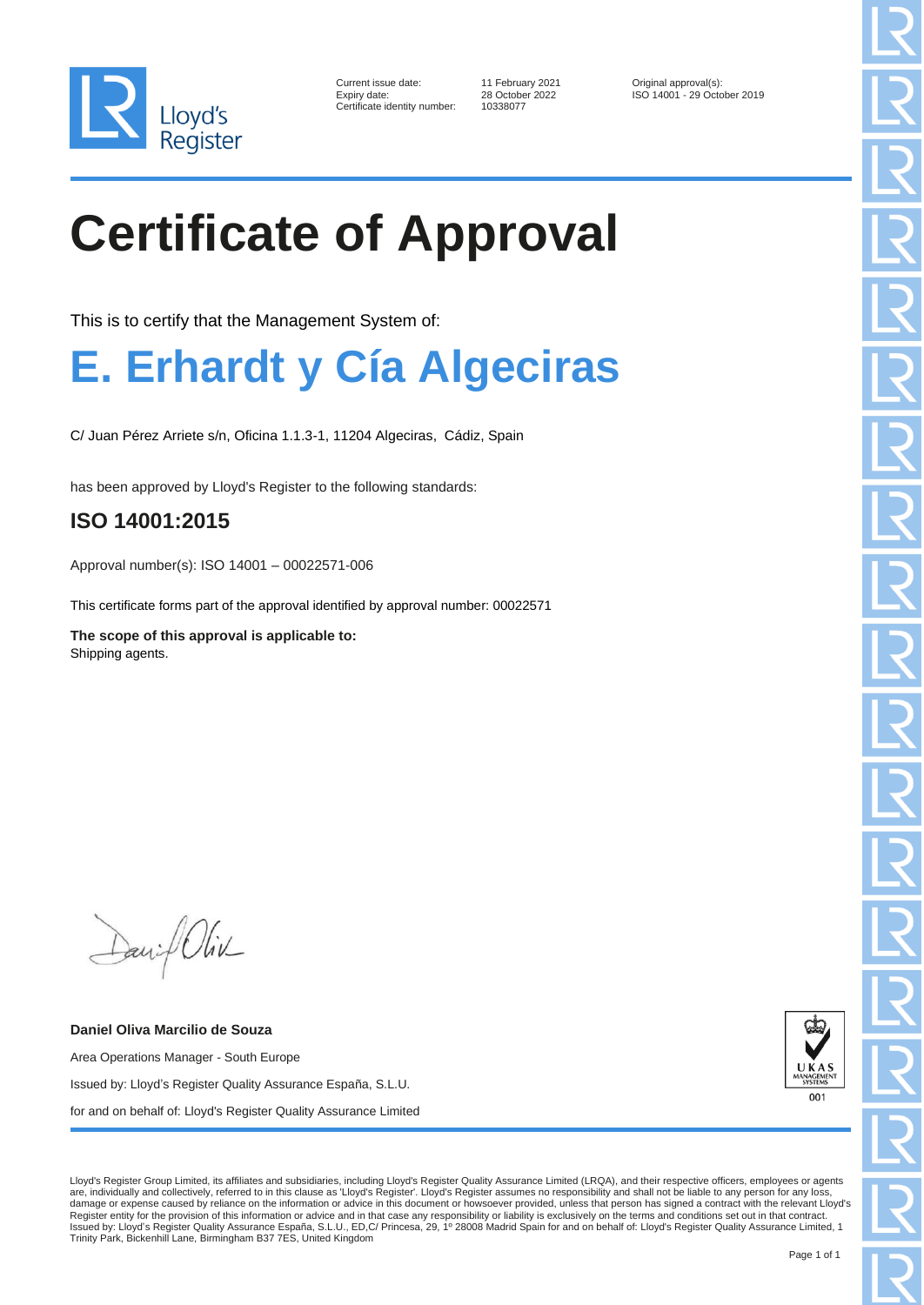

| Current issue date:        |
|----------------------------|
| Expiry date:               |
| Certificate identity numbe |

Certificate identity number: 10338097

11 February 2021 <br>
28 October 2022 <br>
12 ISO 14001 - 29 Octo ISO 14001 - 29 October 2019

# **Certificate of Approval**

This is to certify that the Management System of:

### **E. Erhardt y Cía Bilbao**

C/ Ercilla, 19, 48009 Bilbao, Vizcaya, Spain

has been approved by Lloyd's Register to the following standards:

#### **ISO 14001:2015**

Approval number(s): ISO 14001 – 00022571-004

This certificate forms part of the approval identified by approval number: 00022571

**The scope of this approval is applicable to:** Shipping agents.

David Oliv

**Daniel Oliva Marcilio de Souza** Area Operations Manager - South Europe Issued by: Lloyd's Register Quality Assurance España, S.L.U. for and on behalf of: Lloyd's Register Quality Assurance Limited



Lloyd's Register Group Limited, its affiliates and subsidiaries, including Lloyd's Register Quality Assurance Limited (LRQA), and their respective officers, employees or agents are, individually and collectively, referred to in this clause as 'Lloyd's Register'. Lloyd's Register assumes no responsibility and shall not be liable to any person for any loss, damage or expense caused by reliance on the information or advice in this document or howsoever provided, unless that person has signed a contract with the relevant Lloyd's Register entity for the provision of this information or advice and in that case any responsibility or liability is exclusively on the terms and conditions set out in that contract.<br>Issued by: Lloyd's Register Quality Assu Trinity Park, Bickenhill Lane, Birmingham B37 7ES, United Kingdom